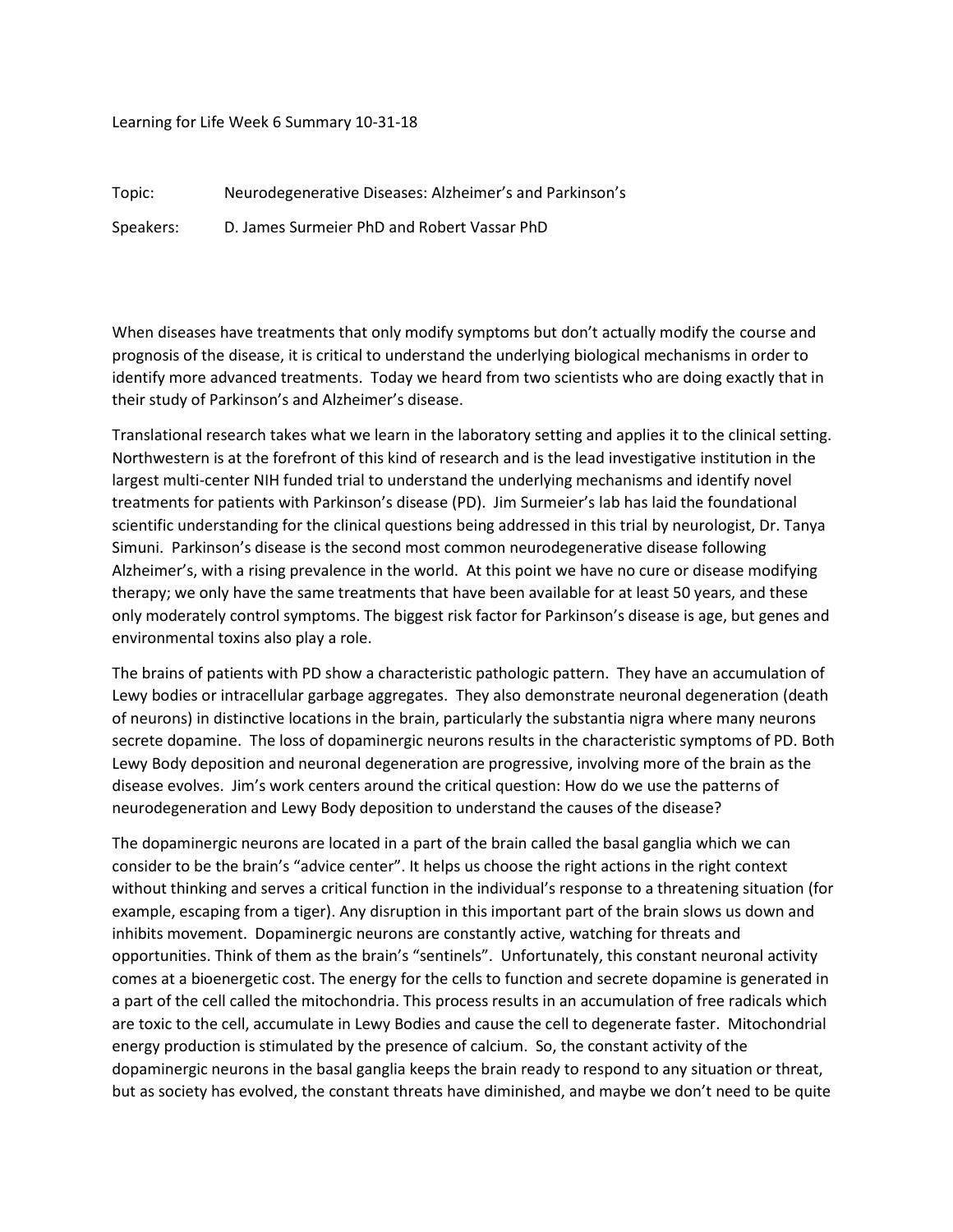as "ready" to flee from a tiger. What if we could diminish the dopaminergic activity in the basal ganglia, thereby requiring less cellular energy production and subsequently fewer toxic byproducts that result in neuronal destruction? If we can inhibit the calcium required by the mitochondria for energy production, maybe we can slow down the progression of Parkinson's disease by sparing the dopaminergic neurons. The phase 3 trial referred to above is looking specifically at this possibility. PD patients are being treated with isradipine, a calcium channel blocking drug that has been used in the treatment of high blood pressure in the past. Results may be available as early as next spring. This is a perfect example of how a deep understanding of the underlying pathophysiology of the brain in Parkinson's disease, allowed investigators to identify a therapeutic target. Now, fingers crossed.

Alzheimer's disease is the most prevalent neurodegenerative disease, and its incidence is rising as our population ages. Like Parkinson's, we have no cure or disease modifying treatment, and we need to better understand the underlying biology before we can hope to identify preventive or curative treatments.

In Alzheimer's disease (AD), there is increased atrophy, neurodegeneration, inflammation and a buildup of amyloid plaques and neurofibrillary tangles in the brain. A-beta is a protein that is made by neurons. Its function is yet unknown and the brain has processes by which it is degraded and washed out. As we age, there is an imbalance between A-Beta's production and its clearance resulting in a build-up and aggregation of this protein called an amyloid plaque. In addition to the increased number of amyloid plaques in the brain of a patient with AD, there are neurofibrillary tangles which are a by-product of the inflammation that is produced when the brain works to clear the amyloid. Another protein produced by the brain is called the Tau protein. In patients with AD, this protein is abnormal and becomes "sticky", also contributing to the characteristic neurofibrillary tangles. If we look at PET scans of patients with Alzheimer's, we can see the excess Tau protein and amyloid even years before the onset of symptoms.

Bob described what is known about the risk factors for AD. Unlike Parkinson's disease, genetics seems to play a more significant role in the development of AD. Many genes have been implicated, but the most common is called APOE4. Carrying two copies of this gene increases an individual's risk for AD significantly. These genes are involved in the production and clearance of the A-Beta protein. In addition to genetic factors, environmental and cardiovascular risk factors are also important. Increased age, head trauma and lower education all are risk factors, as are high blood pressure, diabetes and high cholesterol. Exercise, social/intellectual stimulation and a Mediterranean diet can reduce risk.

If we can understand why the A-beta builds up or why the Tau protein is abnormal in the brains of patients with Alzheimer's disease, we might be able to develop more effective treatments targeted at this critical underlying pathology. Bob shared the work that his lab is doing involving an enzyme called BACE 1. This enzyme is involved in the production of A-beta and subsequently amyloid. If one were to block the enzyme, the production of amyloid would go down. Bob's team has genetically engineered a mouse that does not make the BACE 1 enzyme (Remember the mouse brain is very similar to the human brain, so it is an excellent experimental model for studying neurological disease). In this mouse and its offspring, amyloid plaque does not develop. We know that BACE 1 levels are nearly two times higher in the brains with AD than in normal brains but we don't truly understand its function.

We count on the work that Bob and other investigators are doing to understand the pathology in Alzheimer's disease at a molecular level. This will then lead to the development and trial of novel